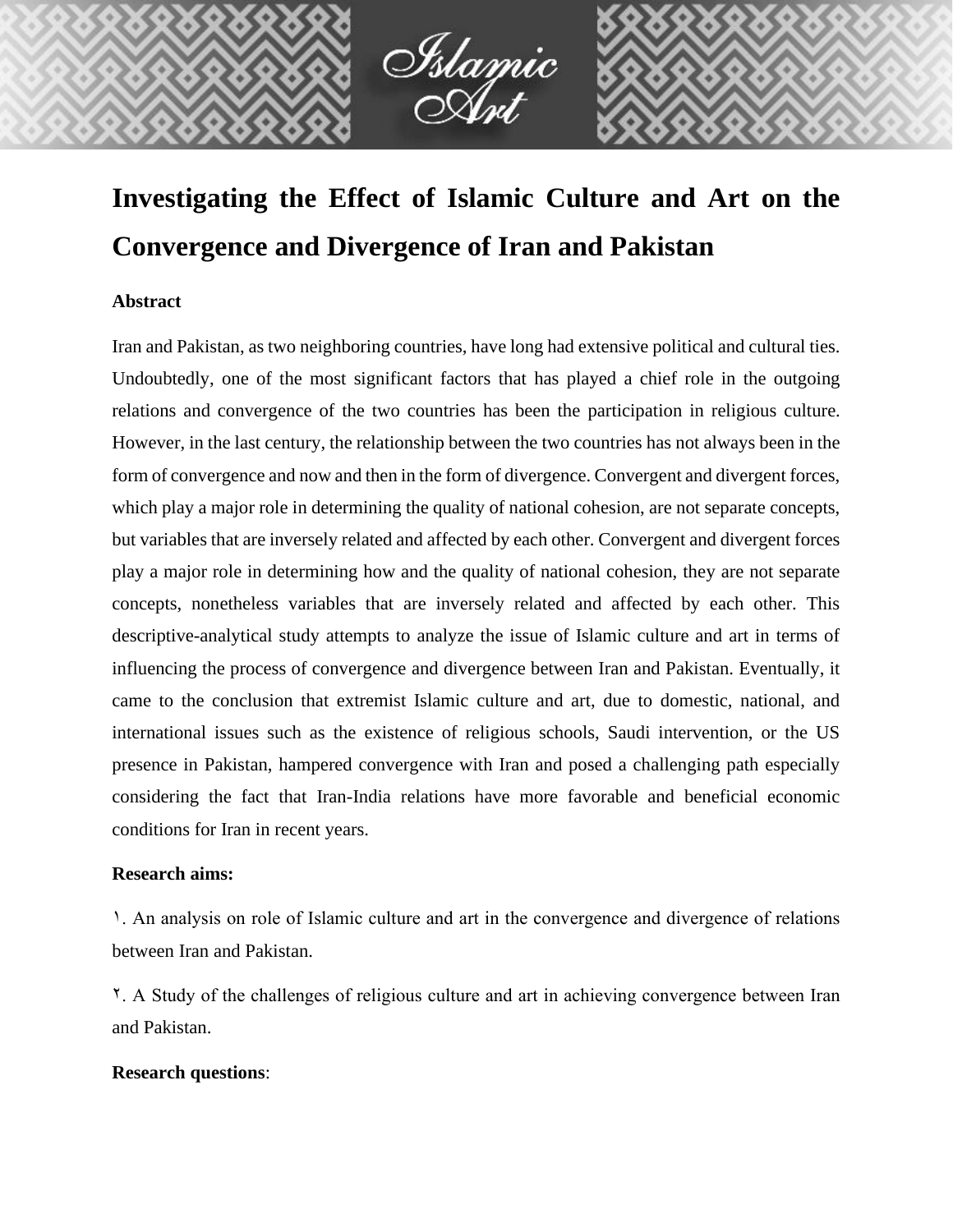1. Do Islamic culture and art have an effect on the convergence and divergence of relations between Iran and Pakistan?

2. To what extent has the cultural and artistic convergence and divergence of Iran and Pakistan affected the relations between Iran and Pakistan?

**Keywords:** Iran-Pakistan relations, Islamic culture and art, convergence, divergence.

#### **Introduction**

In the management of international relations today, factors such as culture and art can play a key role in organizing relations between societies. In the meantime, Islamic societies, based on the commonalities of religious culture, seek to establish friendly relations or alliances with each other. Islamic convergence is a solemn issue in the present age. Although the issue of Islamic convergence and in other words Islamic unity has been raised since the beginning of Islam, but in recent centuries with the presence of foreign powers in the Islamic world, convergence has found a clearer meaning. In line with Islamic convergence, the symbols of religious thought in the Islamic world have also suggested practical solutions. One of these figures, the martyr Dr. Rentisi, one of the leaders of Hamas, proposed the formation of the Islamic United States in order to prevent the interference of foreigners, especially the United States, in the internal affairs of Islamic countries. The study of the causes and components of religious convergence shows how each of the Islamic religions, distancing itself from the divisive factors, forms the solid foundations of Islamic unity and cohesion in the wider field of the Islamic Ummah. Today, the spread of extremist religious and fundamentalist currents in the world has become a major issue for world governments. In the meantime, the most immediate threats and dangers are always perceived by the neighbors for the countries, which affect the political behavior, strategies, national interests and goals, national security, territorial integrity, survival and existence of the countries. At present, Pakistan is one of Iran's major neighbors, which has cultural and religious similarities with Iran, consequently, the need to study the quality and how to converge and diverge between the two countries is raised. Among these, factors such as culture and art have played a pivotal role in managing this convergence or divergence.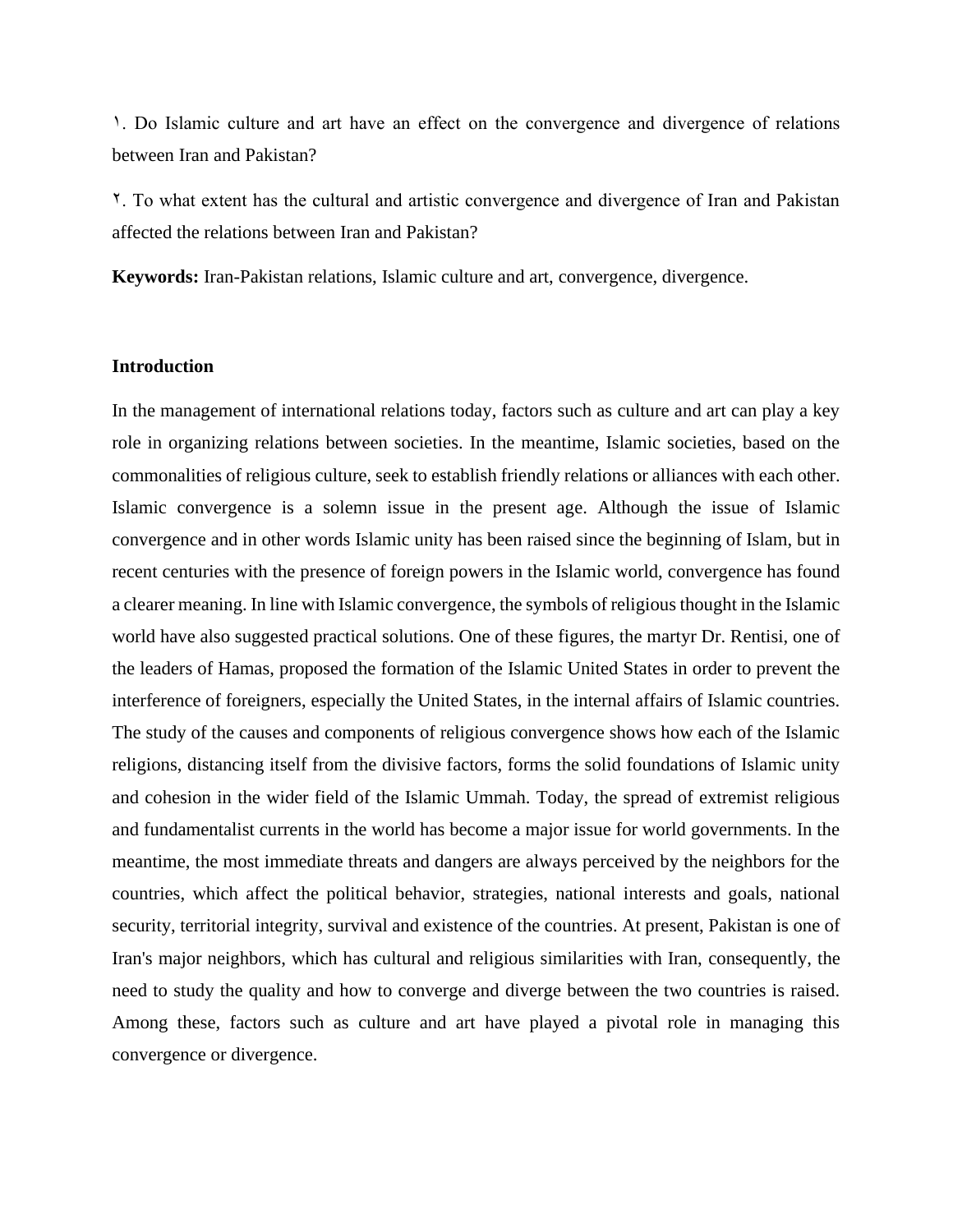Regarding the background of the present study, it should be said that no independent work with this title has been written so far. However, some works have examined the cultural relationship between Iran and Pakistan. An article entitled "Cultural Relations between Pakistan and Iran" written by Sarvar ( $19\$ C) examines the role of Persian language in the relationship between the two countries. Another article entitled "A Comparative Study of Cultural Similarities between Balochistan and Pakistan in the Islamic Era: A Case Study of Regional Mosques and Finding the Roots of Their Related Elements" by Saremi Naeini et al.  $(1 \cdot 1)$  examines the roots of convergence between Iran and Pakistan in the Islamic period with respect to religious commonalities. In this work, there is no reference to artistic discussion and divergence and convergence between these two countries in the present era.

The present study is a descriptive and analytical method based on the data of library resources and seeks to investigate the cultural and artistic elements between Iran and Pakistan to investigate why and how to better manage these relations with respect to cultural commonalities.

#### **Conclusion**

Pakistan currently faces three major geopolitical challenges:  $\lambda$ . Terrorism and religious-ethnic extremism.  $\zeta$ . A weak government and a crisis of power.  $\zeta$ . The involvement of trans-regional powers. On the other hand, the role of the power crisis in Pakistan and the presence of supraregional powers in the region under the pretext of maintaining regional and international peace and security in Pakistan and Afghanistan and its effects on Iran cannot be overlooked. Geopolitical rivalry between Iran and Pakistan can have a huge impact on the national interests, national security and economy of both countries. Although Pakistan has many challenges, reducing geopolitical tensions, operationalizing areas of cooperation, and eliminating confrontation between the two countries make them more likely to compete regionally. In any case, in cooperation and competition between Iran and Pakistan at the regional level, factors such as: religious-ideological issues, energy, transit and transportation, water, access and communications, and ethnic issues play a significant role. Apart from cooperation, the ability and competitiveness of each of these two countries depends on the environmental potentials, foreign policy towards powerful regional and global countries and the strategies of their own countries, and a country can continue to compete if it can have the necessary power to influence the above factors. Accordingly, how can Iran and Pakistan experience convergent relations? Historically, the two countries have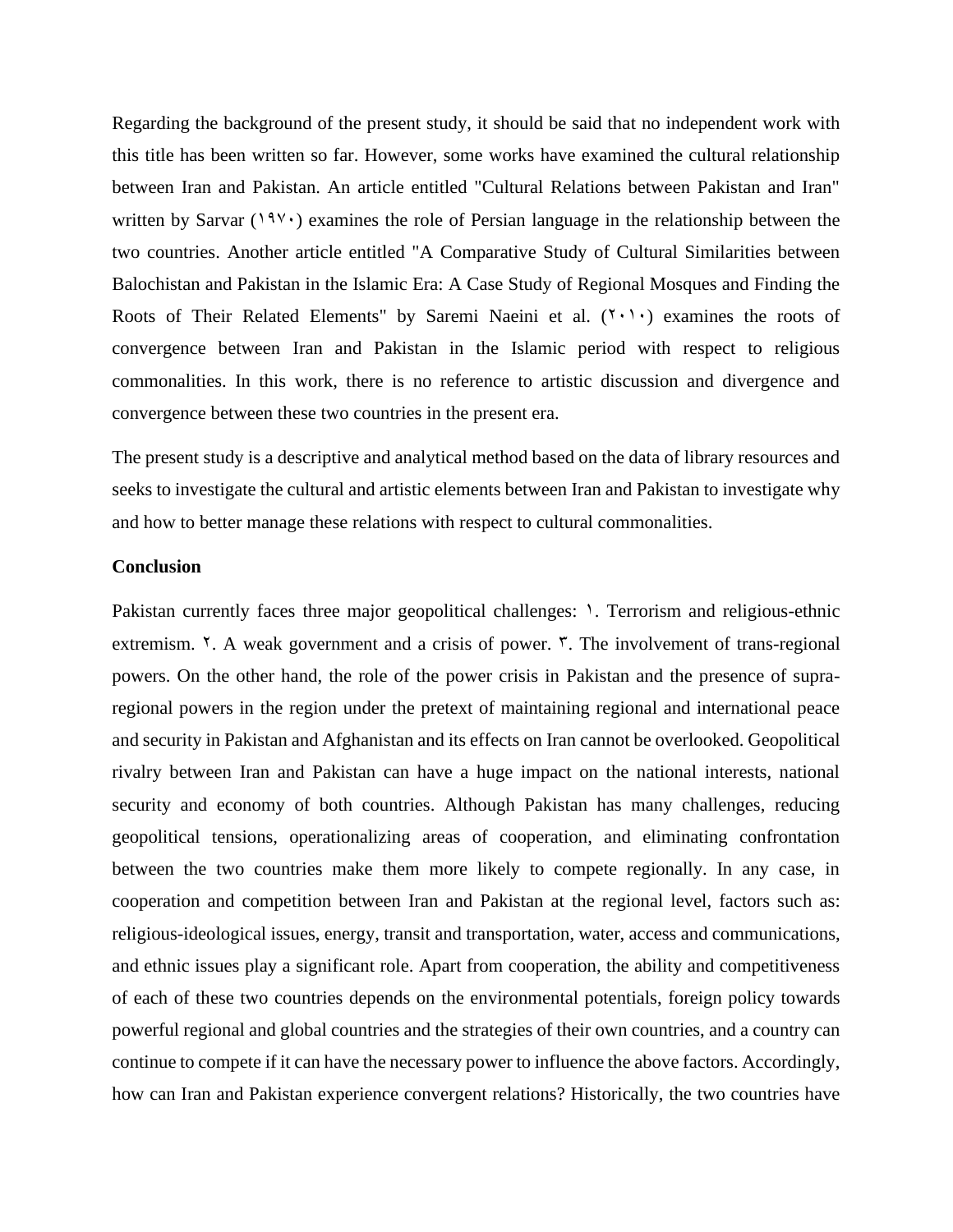many cultural, artistic (ecocultural), geopolitical and geographical ties; This is an important step towards achieving more favorable relations in other fields so that the two countries are able to participate better and more seriously in regional groupings such as the Shanghai Political-Economic Treaty and the ECO Economic Treaty, the Organization of Islamic Countries and the D-Eight Group improve our relations with the dual nature of geopolitics and geo-economics.

## **References**

Amjad, Mohammad  $(2 \cdot 17)$ . "Convergence Theory and Organization of the Islamic Conference", Research Quarterly of Imam Sadegh (AS) University, No.  $14$  and  $19$ , pp.  $4-4$ . [In Persian].

Amiri, Hashem.  $(1 \cdot 1)$ . The role of political-security factors in the underdevelopment of Chabahar Free Zone, Master Thesis in Political Geography, Shahid Beheshti University. [In Persian].

Amri Rad, David.  $(1, 1)$ . Iran-Pakistan Relations after the Islamic Revolution, Master Thesis, Imam Sadegh University. [In Persian].

Ezzati, Ezzatullah.  $(Y \cdot Y)$ . Geopolitics in the  $Y$ st Century, Tehran: Samat Publications. [In Persian].

Griffiths, Martin.  $(1 \cdot 1)$ . Encyclopedia of International Relations and World Politics, Translator: Alireza Tayeb. Tehran: Ney Publishing. [In Persian].

Hafeznia, Mohammad Reza et al.  $(Y \cdot Y)'$ ). "Iran's Geopolitical Interests in Central Asia and Opportunities Ahead", Geopolitical Quarterly, No.  $\tilde{r}$ , pp.  $\tilde{y}$ . [In Persian].

Hafiz Nia, Mohammad Reza  $(1 \cdot 1)$ . Principles and Concepts of Geopolitics, Mashhad: Papli Publications. [In Persian].

Kargar, Bahman. (1990). Islamic Republic of Pakistan; Geographical Issues with Attitudes Toward Human and Political Aspects, Undergraduate Thesis. [In Persian].

Karimipour, Yadollah.  $(Y \cdot \nightharpoonup)$ . An Introduction to Iran and Its Neighbors (Sources of Tension and Threat), Tehran: Tarbiat Moallem University Jihad Publications. [In Persian].

Mohammadi, Nasser  $(7 \cdot 17)$ . Geography of neighboring countries; Pakistan, Tehran: Geographical Organization of the Armed Forces Publications. [In Persian].